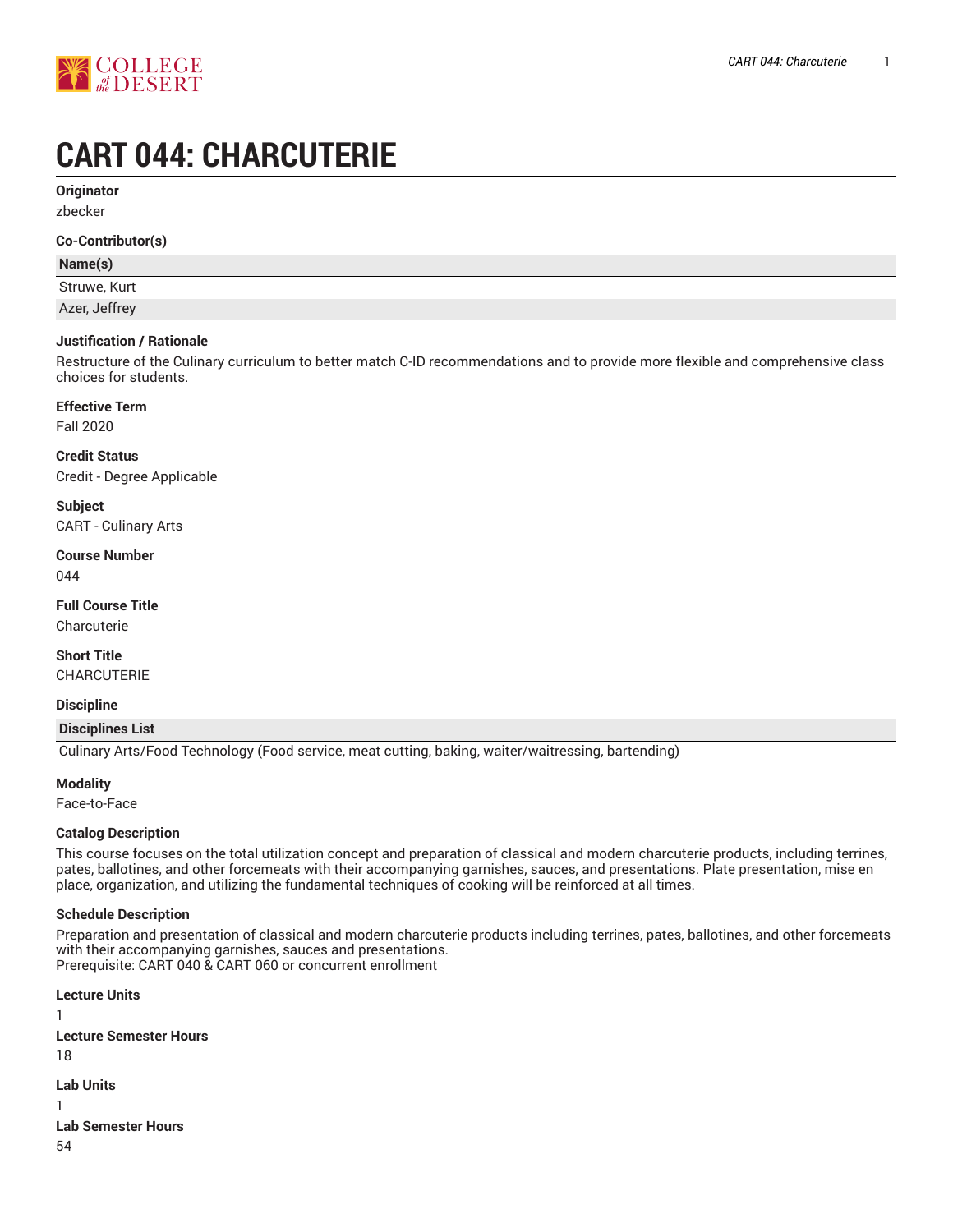

**In-class Hours** 72

**Out-of-class Hours** 36

**Total Course Units** 2 **Total Semester Hours** 108

**Prerequisite Course(s)** CART 040 and CART 060 or concurrent enrollment

# **Required Text and Other Instructional Materials**

**Resource Type** Book (Recommended)

**Author** Culinary Institute of America

**Title** Garde Manger: The art and craft of the cold kitchen.

**Edition** 4th - 2012

**Publisher** Wiley

**Year** 978-0-470-58780-5

## **For Text greater than five years old, list rationale:**

Culinary recipes are timeless and old editions of the book are as or more valuable to students than new editions.

**Class Size Maximum**

20

**Entrance Skills** Demonstrate an understanding of basic cooking methods.

## **Requisite Course Objectives**

CART 003-Analyze each basic cooking method. CART 040-Demonstrate an understanding of all cooking methods reviewed in class.

# **Entrance Skills**

Demonstrate an understanding of the skills necessary for basic food preparation.

#### **Requisite Course Objectives**

CART 003-Handle and store foods properly under refrigeration and freezing temperatures. CART 003-Explain the factors that affect cooking times and temperatures. CART 040-Demonstrate an understanding of the skills necessary for basic food preparation.

## **Entrance Skills**

Demonstrate industry standards in the safe and sanitary practices of preparing, handling and storing food products.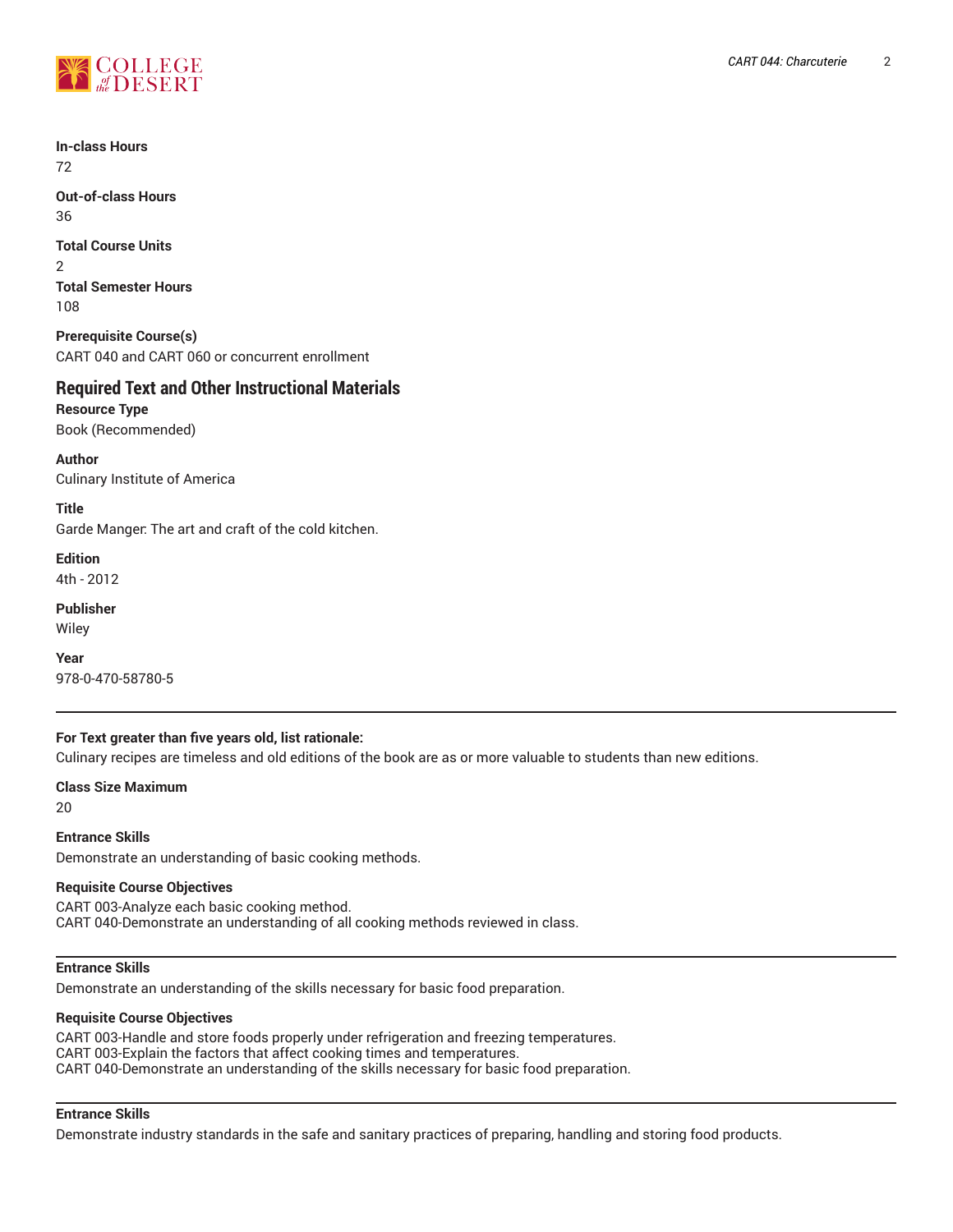

### **Requisite Course Objectives**

CART 040-Demonstrate industry standards in the safe and sanitary practices of preparing, handling and storage of all food products. CART 060-Identify basic safety and accident prevention techniques

## **Course Content**

- 1. Operation and cleaning of all equipment, appliances, and hand tools.
- 2. Proper cooking technique/preparation method for selected cuts of meats, poultry, fish, and seafood.
- 3. Identify and recognize the stage at which various food products have reached the specified degree of doneness, using sight, touch, and thermometer.
- 4. Utilize trim and by-products for other applications of preparation and cooking.
- 5. Identify seasonings, herbs, spices, and select contemporary uses pertaining to food preparation.
- 6. Describe the aging process.
- 7. Identify standard weights of meat.
- 8. Outline USDA yield and quality grades and NAMP (North American Meat Processors) specifications for meats.
- 9. Describe composition and forms of meats, poultry, and seafood.
- 10. List and describe primal, sub-primal, and market cuts.
- 11. Identify tools and equipment used in garde manger, emphasizing safety and sanitation procedures.

#### **Lab Content**

Hand Tools and Small Equipment Identification & Safe Usage

- 1. Preparation of [pâté](https://en.wiktionary.org/wiki/p%C3%A2t%C3%A9/#English) (<https://en.wiktionary.org/wiki/p%C3%A2t%C3%A9/#English>)s.
- 2. Preparation of Ballotines.
- 3. Preparation of galantines.
- 4. Preparation of terrines.

**Course Objectives**

- 5. Preparation of sausages.
- 6. Presentation concepts including balance, unity, focal point and flow.

|              | <b>Objectives</b>                                                                                                                                      |  |  |
|--------------|--------------------------------------------------------------------------------------------------------------------------------------------------------|--|--|
| Objective 1  | Demonstrate operation and cleaning of all equipment, appliances, and hand tools.                                                                       |  |  |
| Objective 2  | Identify tools and equipment used in garde manger, emphasizing safety and sanitation procedures.                                                       |  |  |
| Objective 3  | List and describe primal, sub-primal, and market cuts.                                                                                                 |  |  |
| Objective 4  | Describe composition and forms of meats, poultry, and seafood.                                                                                         |  |  |
| Objective 5  | Outline USDA yield and quality grades and NAMP (North American Meat Processors) specifications for meats.                                              |  |  |
| Objective 6  | Identify standard weights of meat.                                                                                                                     |  |  |
| Objective 7  | Describe the aging process.                                                                                                                            |  |  |
| Objective 8  | Identify seasonings, herbs, spices, and select contemporary uses pertaining to food preparation.                                                       |  |  |
| Objective 9  | Utilize trim and by-products for other applications of preparation and cooking.                                                                        |  |  |
| Objective 10 | Identify and recognize the stage at which various food products have reached the specified degree of doneness, using<br>sight, touch, and thermometer. |  |  |
| Objective 11 | Identify and select the proper cooking technique/preparation method for selected cuts of meats, poultry, fish, and<br>seafood.                         |  |  |

#### **Student Learning Outcomes**

|           | Upon satisfactory completion of this course, students will be able to:                                                            |
|-----------|-----------------------------------------------------------------------------------------------------------------------------------|
| Outcome 1 | Demonstrate preparation skills in the preparation of forcemeats such as pâtés, galantines, ballotines, terrines, and<br>sausages. |
| Outcome 2 | Prepare basic garnishes, mousses, and gelatins.                                                                                   |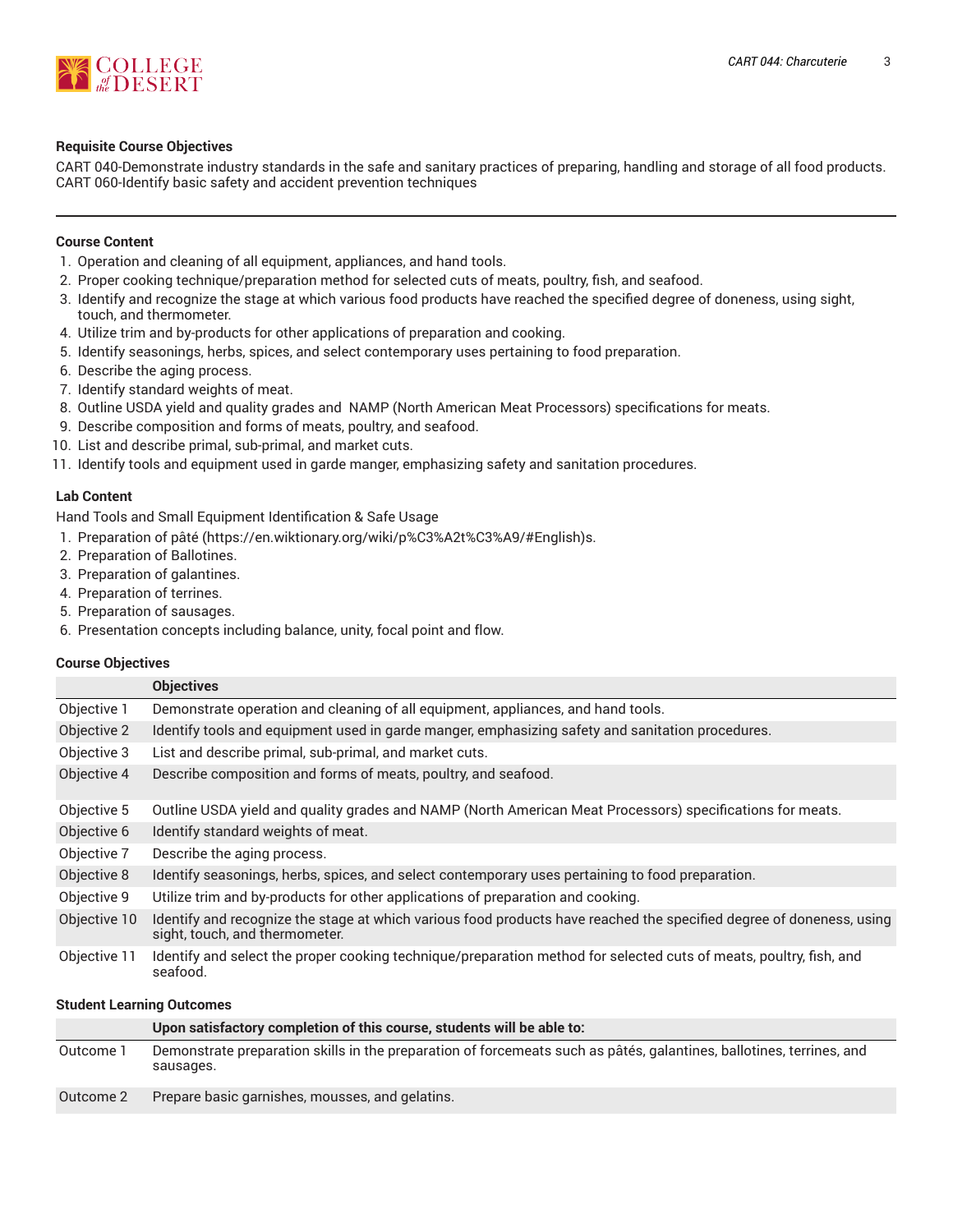

### **Methods of Instruction**

| <b>Method</b>                      | Please provide a description or examples of how each instructional<br>method will be used in this course.                      |
|------------------------------------|--------------------------------------------------------------------------------------------------------------------------------|
| Activity                           | Prepare a variety of pâtés, galantines, sausages and hot and cold<br>appetizers in the Culinary kitchen lab environment.       |
| Supplemental/External Activity     | Participation in group culinary events as offered.                                                                             |
| Participation                      | Participate individually and as a member of a team in creating assigned<br>culinary project.                                   |
| Observation                        | Observe instructor demonstrations of cooking procedures.                                                                       |
| Lecture                            | Presentation of topic in context.                                                                                              |
| Laboratory                         | Prepare a variety of pâtés, galantines, sausages and hot and cold<br>appetizers in the Culinary kitchen lab environment.       |
| Discussion                         | Evaluate culinary projects for appearance, taste, and value.                                                                   |
| Demonstration, Repetition/Practice | Multiple cooking projects.                                                                                                     |
| Collaborative/Team                 | Create culinary projects as a team where multiple players are necessary<br>to make the project come together at the same time. |

#### **Methods of Evaluation**

| <b>Method</b>                                    | Please provide a description or examples of how<br>each evaluation method will be used in this course.             | <b>Type of Assignment</b> |
|--------------------------------------------------|--------------------------------------------------------------------------------------------------------------------|---------------------------|
| Presentations/student demonstration observations | Students present final cooking projects for<br>evaluation by peers and instructor.                                 | In Class Only             |
| Laboratory projects                              | Various cooking projects to practice topics covered<br>in class.                                                   | In Class Only             |
| Behavior assessment                              | Students participate safely in all projects, both<br>individually and as a member of a team.                       | In Class Only             |
| Oral and practical examination                   | Practical demonstration of knife skills which must<br>be practiced out-of-class to attain required skill<br>level. | In and Out of Class       |
| Self-paced testing                               | Research recipes and cooking methods on the web<br>and share with class.                                           | Out of Class Only         |
| Student participation/contribution               | Active participation in all cooking projects.<br>Attendance at all lectures.                                       | In Class Only             |
| Mid-term and final evaluations                   | Quizzes on each topic covered.                                                                                     | Out of Class Only         |
| Oral and practical examination                   | Final presentation of practical cooking<br>demonstration.                                                          | In Class Only             |

#### **Assignments**

#### **Other In-class Assignments**

- 1. Attendance of lectures by instructor.
- 2. Attendance of demonstrations by the instructor.
- 3. Special reports by students singly or in groups
- 4. Participation in class through their demonstration of hands on skills
- 5. Skill practical examinations.
- 6. The selection and proper use of equipment and planning production

## **Other Out-of-class Assignments**

- 1. Readings in the recommended book list.
- 2. Practice skills taught in class, including knife skills.
- 3. Examinations of various types including essay, multiple choice.
- 4. Web research for recipes and procedures.

#### **Grade Methods**

Letter Grade Only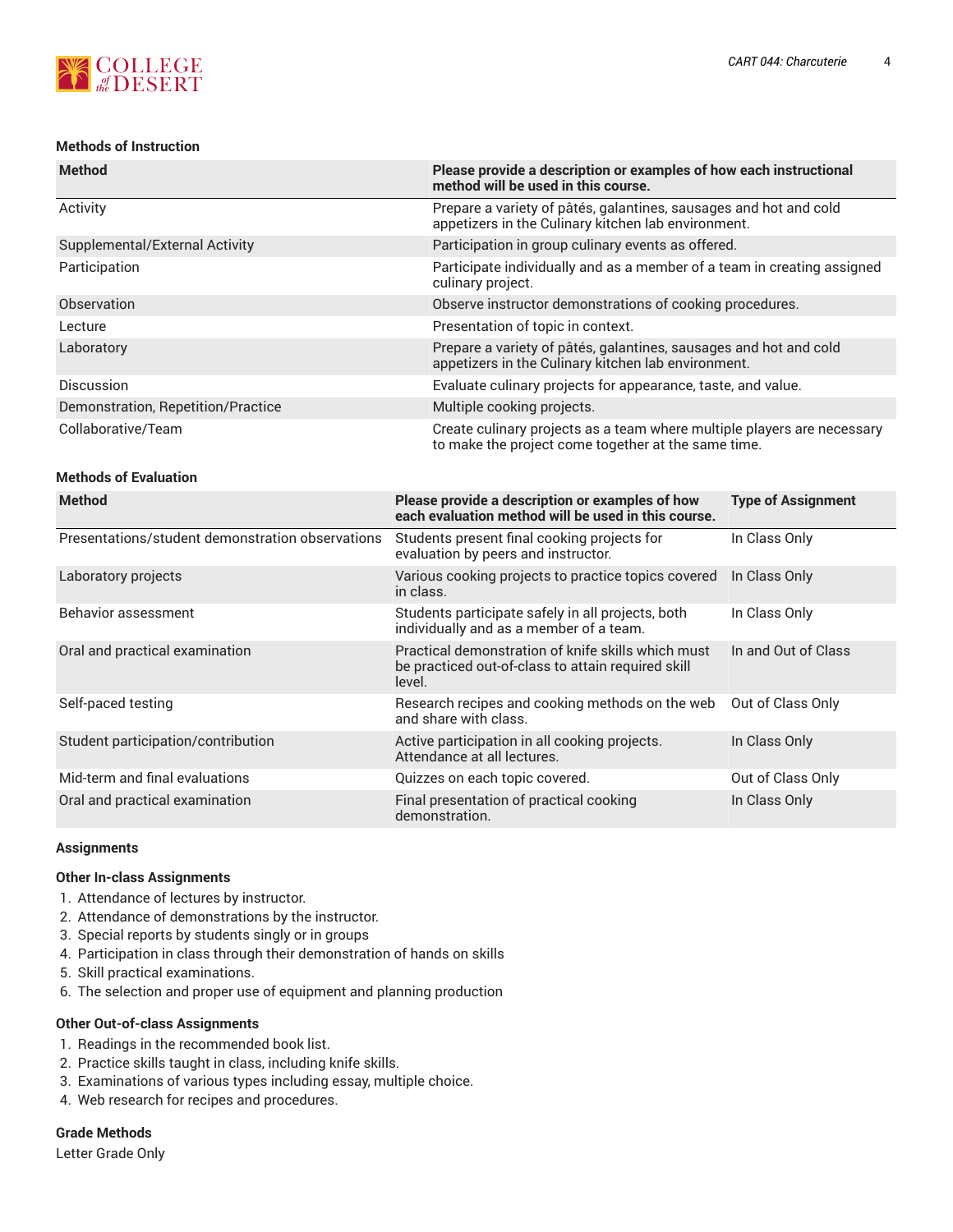

# **MIS Course Data**

**CIP Code** 12.0500 - Cooking and Related Culinary Arts, General.

**TOP Code** 130630 - Culinary Arts

**SAM Code** C - Clearly Occupational

**Basic Skills Status** Not Basic Skills

**Prior College Level** Not applicable

**Cooperative Work Experience** Not a Coop Course

**Course Classification Status** Credit Course

**Approved Special Class** Not special class

**Noncredit Category** Not Applicable, Credit Course

**Funding Agency Category** Not Applicable

**Program Status** Program Applicable

**Transfer Status** Transferable to CSU only

**Allow Audit** No

**Repeatability** No

**Materials Fee** No

**Additional Fees?** No

# **Approvals**

**Curriculum Committee Approval Date** 11/21/2019

**Academic Senate Approval Date** 12/12/2019

**Board of Trustees Approval Date** 01/17/2020